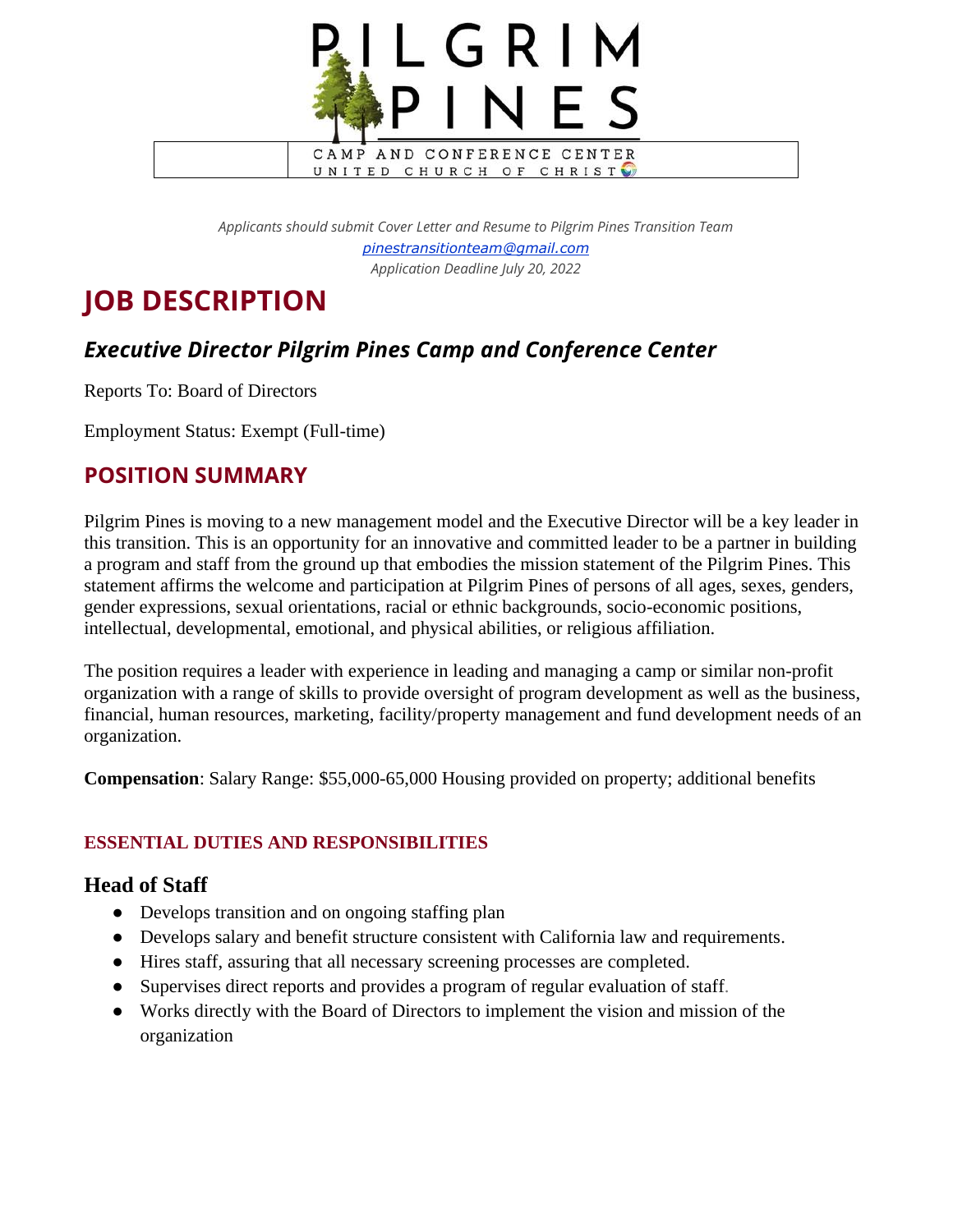

## **Property Use**

- Oversees the transition of reservations from vendor to internal management
- Develops and maintains overall structure for reservations for group usage, including fee structure, policies, system, staffing, etc. both for groups and for summer programming
- Develops a comprehensive marketing strategy for Pilgrim Pines, actively promoting the use of the property to UCC congregations as well as ecumenical partners, and other organizations that are consistent with the inclusive and welcoming stated mission and vision of the organization.

## **Financial Management**

- Provides oversight of the financial management of the organization, including budget development, management, and analysis.
- Assures that reliable systems are operational for contribution tracking, record keeping, accounts payable and receivable and monthly/quarterly/yearly financial reporting
- Develops fund raising and marketing plans for Pilgrim Pines

## **Property Manager**

- Oversight and supervision of Property Manager
- Assures that the property is well maintained; approves ongoing maintenance schedule
- Develops a regular schedule for major upgrades
- Develop and maintain a general knowledge of the property

## **Summer Camp and Program Development**

- Leads the appropriate process or committees to plan and successfully execute summer camp and any additional programming specifically sponsored by Pilgrim Pines.
- Oversight and supervision of summer camp staff (paid and unpaid) and program.

## **MINIMUM QUALIFICATIONS (KNOWLEDGE, SKILLS, ABILITIES)**

- BA or BS Degree
- Three-five years of work experience with demonstrated leadership preferably in the hospitality, nonprofit or outdoor ministries field.
- Broad knowledge and demonstrated leadership in business processes, financial, human resources, quality, customer relationships, and leadership competencies.
- Experience working with a volunteer workforce.
- Ability to provide background check clearance.
- Ability to work independently with little supervision
- Ability to organize and prioritize effectively
- Must hold a valid driver's liscence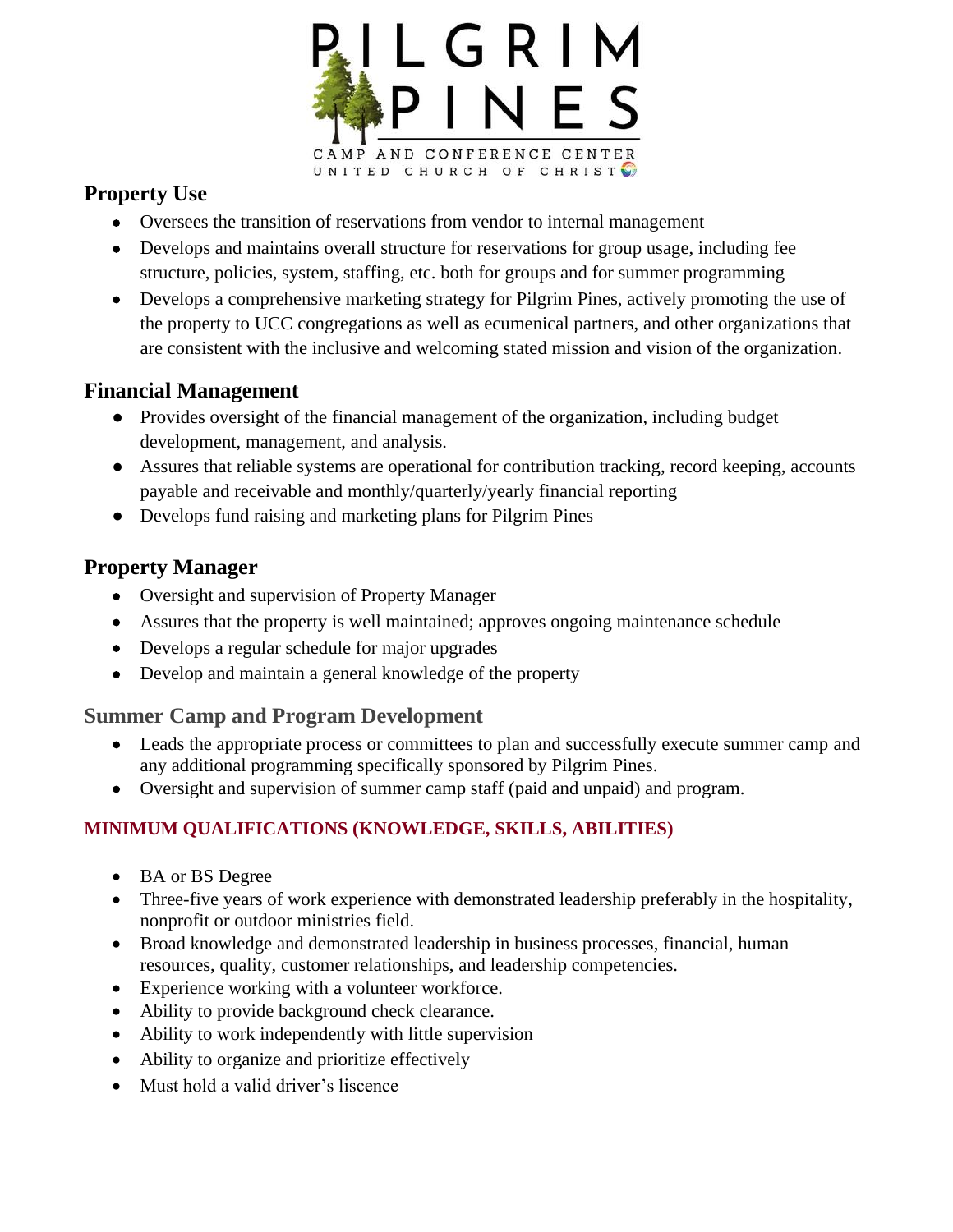

#### **Physical Requirements**:

- Ability to speak and listen to staff, volunteers, and guests in-person and by telephone.
- Ability to see and read computer screen and printed materials and to sit and type.
- Ability to lift and move objects up to 50 pounds, and to use assisting devices or other staff to help move larger items.
- Ability to walk and climb at high elevation to visit all parts of the camp facility, including climbing stairs and ladders and uneven ground.
- Ability to drive camp vehicles and operate various machinery and equipment.

#### **Preferred Qualifications**

- Fund raising and marketing experience
- Experience with accreditation with the American Camping Association
- Member of the United Church of Christ

#### **Core Competencies:**

*Hospitality*: Genuinely welcomes and greets all persons and with a positive and warm presence. Persons who contact Pilgrim Pines by phone, virtually or who are on the property should feel welcomed and engaged; with questions answered or directed to appropriate resources when needed.

*Caretaking:* Able to see concerns that need to be addressed and has the ability to work with staff to assure that staff resources are managed and directed to promptly and appropriately meet changing needs.

*Promotion of Pilgrim Pines activities and vision*: Is able to articulate and promote Pilgrim Pines mission and values; serves as the "face" of the organization; can enthusiastically answer questions about programs and values of the organization.

*Communication*: Facilitates open and clear communication between staff, committees volunteers and board members. Follows up on tasks promptly and updates those who asked for or are affected by the task.

*Confidentiality*: Uses diplomacy and tact in all relationships; keeps appropriate boundaries of confidentiality in communicating information about the congregation or individual staff or members; shares frustrations and concerns only with the Board of Directors; acts with integrity and trustworthiness as a public representative of Pilgrim Pines.

#### **ABOUT THE MINISTRY**

Pilgrim Pines is located in the unincorporated village of Oak Glen ten miles from the I-10 freeway. The elevation is approximately 5200 feet— located just about a mile high! The camp includes cabins and lodges, a pool, labyrinth, vesper point, campfire circle, field, hiking trails, and a challenge course. It sits